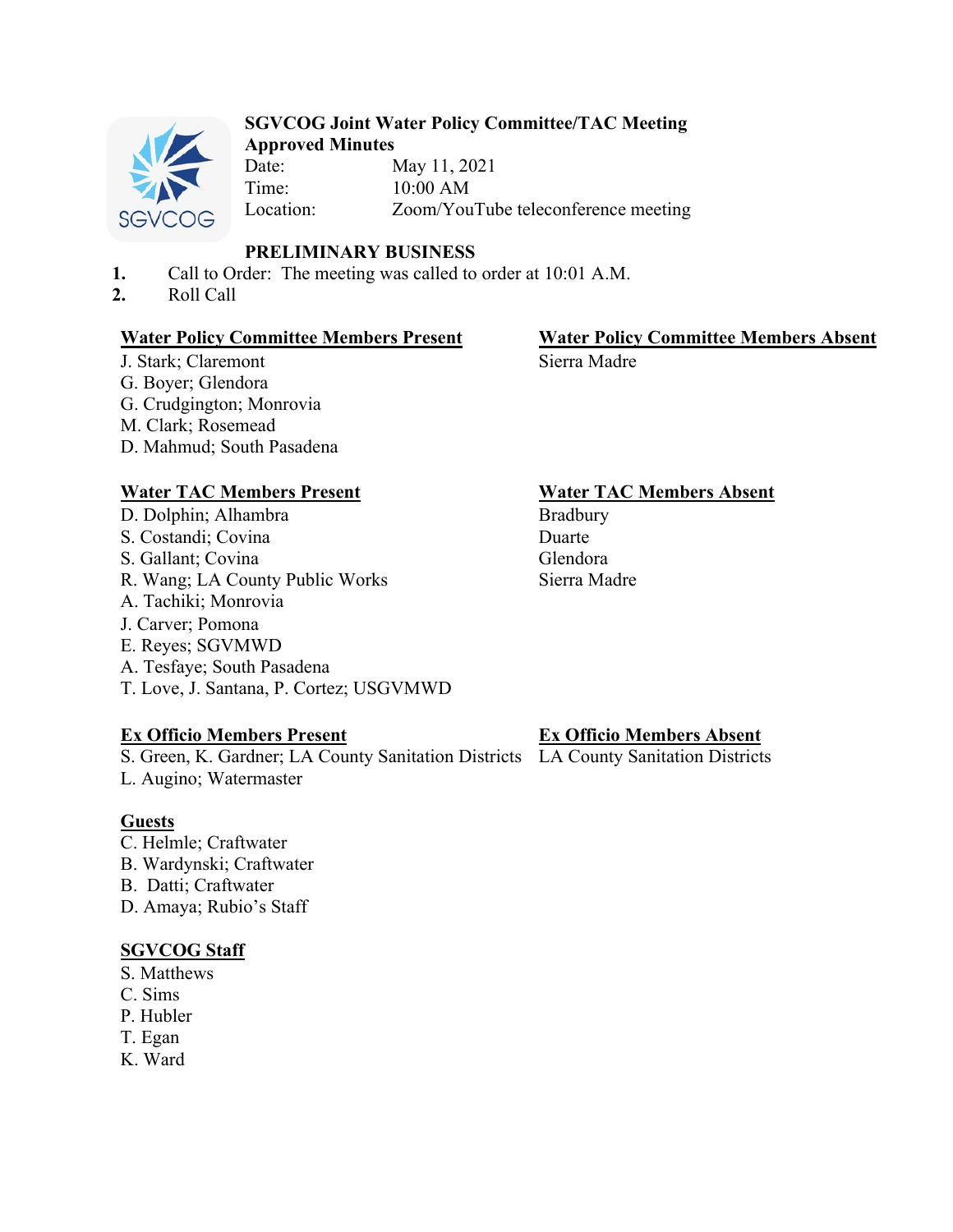- **3.** Public Comment There was no public comment.
- **4.** Changes to Agenda Order. No changes to agenda order.

# **CONSENT CALENDAR**

**5.** Water Committee/TAC April Meeting Minutes **There was a motion to approve the Water Committee/TAC April meeting minutes. (M/S: D. Mahmud/G. Boyer)** 

#### **[MOTION PASSED]**

| AYES:           | Committee – Claremont; Glendora; Monrovia; Rosemead; South Pasadena    |
|-----------------|------------------------------------------------------------------------|
|                 | TAC - Alhambra; Covina; Monrovia; Pomona; LA County Public Works;      |
|                 | <b>USGVMWD</b>                                                         |
| <b>NOES:</b>    |                                                                        |
| <b>ABSTAIN:</b> |                                                                        |
| <b>ABSENT:</b>  | Committee – Sierra Madre                                               |
|                 | TAC - Bradbury; Duarte; Glendora; Sierra Madre; South Pasadena; SGVMWD |

## **6.** Water TAC April Meeting Minutes

# **There was a motion to approve the Water TAC April special meeting minutes. (M/S: A. Tachiki/D. Dolphin)**

## **[MOTION PASSED]**

| AYES:           | TAC – Alhambra; Covina; Monrovia; Pomona; LA County Public Works;      |
|-----------------|------------------------------------------------------------------------|
|                 | <b>USGVMWD</b>                                                         |
| <b>NOES:</b>    |                                                                        |
| <b>ABSTAIN:</b> |                                                                        |
| <b>ABSENT:</b>  | TAC – Bradbury; Duarte; Glendora; Sierra Madre; South Pasadena; SGVMWD |

## **PRESENTATIONS**

- **7.** Maximizing Impact of Minimum Controls Scientific Study
	- C. Helmle, B. Wardynski, and B. Datti provided a presentation on a scientific study that would provide a robust, scientific approach to track data on municipal MCM efforts, including street sweeping, cleaning catch basins, and removing trash. Municipalities use MCM programs to comply with the Municipal Separate Storm Sewer System (MS4) Permit. However, there is limited data on the quantitative impacts of these programs. The Study would aim to begin to quantify and optimize the impacts of these MCM programs and prepare municipalities to comply with upcoming State and Regional Water Board requirements. Committee members expressed support of the study. Staff announced that the SGVCOG intends to submit the study to the Safe, Clean Water Program's Round 3 call for projects.

# **UPDATE ITEMS**

**8.** State Water Resources Control Board Second Proposed Order on Approval of Watershed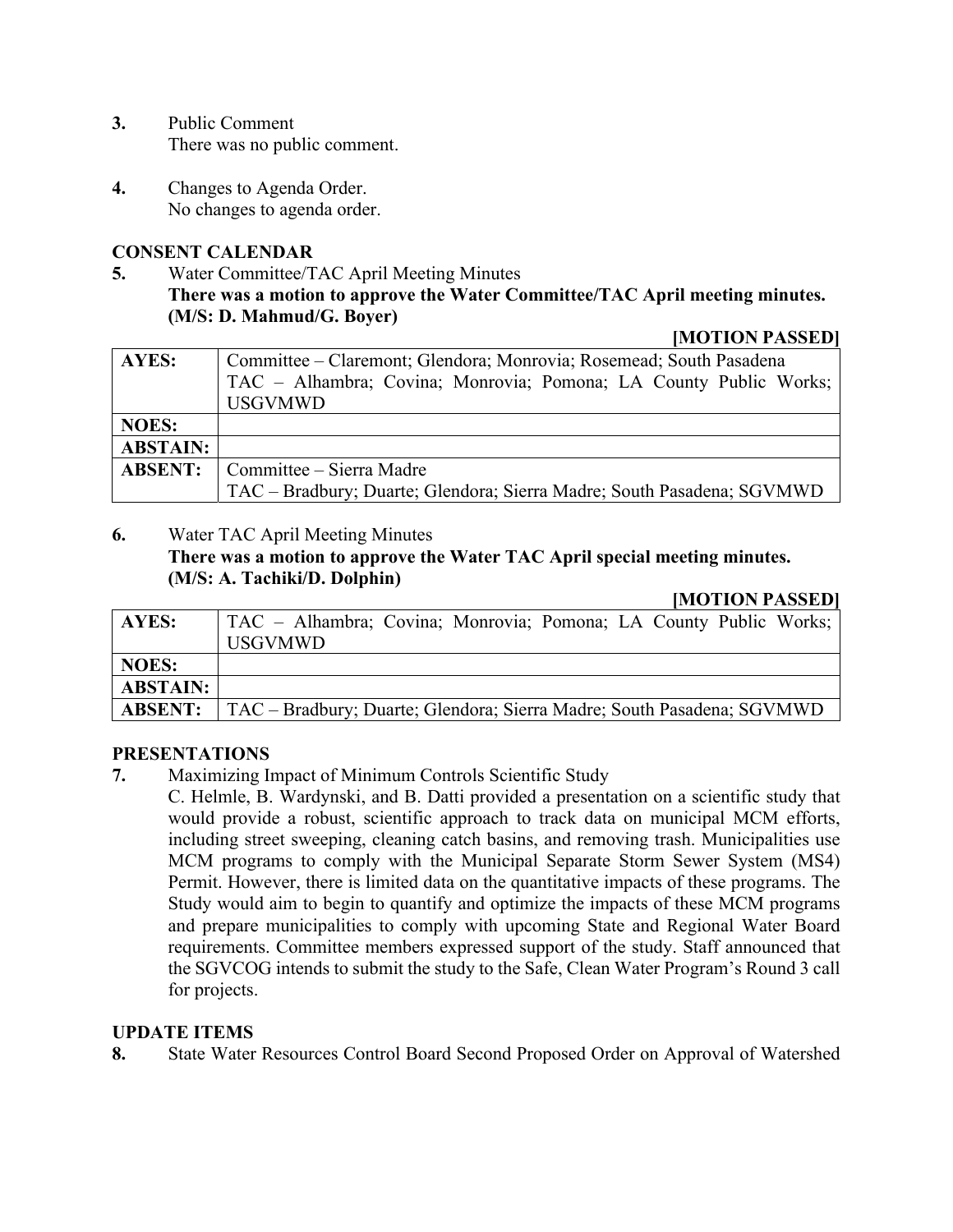Management Programs and an Enhanced Watershed Management Program A. Tachiki announced that the Regional Board sent an update on the recently finalized State Board order and the Tentative MS4 Permit.

**9.** Municipal Separate Storm Sewer System (MS4) National Pollutant Discharge Elimination System (NPDES) Permit

A. Tachiki announced that the Regional Board sent an update on the State Board order and the Tentative MS4 Permit and that the Regional Board should have a June or July adoption of the Permit which would include the language from the recently finalized State Board order. A. Tachiki announced the regular Regional Board meeting will be held on Thursday, May 13 and will include an MS4 Permit item and recommends attending that meeting.

#### **10.** Safe Clean Water Program

S. Matthews provided an update on the municipal transfers. 70% of municipalities have received payments. Delays are related to annual plan submissions and transfer agreements. Second annual plans are expected to be provided to cities by August 2021. For watershed coordinators, 7 of the 12 contracts have been executed. District released interim Nature Based Solutions (NBS) guidance which aims to clarify how WASCs are to include NBS when developing SIPs and how applicants are to include NBS in project applications. D. Mahmud asked for context of the interim guidance and next steps. A. Tachiki answered that the interim guidance are administrative updates that do not require Board of Supervisor approval or resolutions to implement. G. Crudgington asked about strategy to coordinate on these issues. A. Tachiki suggested that elected officials participate in calls with the County

**11.** State Budget and Legislative Updates

a. Senate Budget Plan on Drought, Safe Drinking Water, Water Supply Reliability, and Ratepayer Assistance

b. S. 914 Safe Drinking Water and Wastewater Infrastructure Act of 2021

P. Hubler presented on the Senate Bill S.914 which passed the Senate with strong bipartisan support. The bill would provide \$35 billion for drinking water and the State revolving fund. The intention in the House is to take up own version of bill which would be more robustly funded, at \$50 billion. In terms of state legislation, SB 45 would place bond on the ballot in 2022 for a \$5.5 billion bond. Current language authorizes stormwater projects but no specific funding carving. Staff discussed with Senator Rubio's staff the need to provide funding for stormwater mitigation. For SB 426, Financial Capability Assessment (FCA) bill, staff met with State Board and Senator Rubio's staff to discuss the use of FCA by the State Board. AB 377 cleared its policy committee by 1 vote. There was significant discussion in this bill. Staff has re-emphasized to Assemblymember Holden's staff the SGVCOG's oppositive to the bill.

T. Egan provided updates on the. Senate Budget Plan on Drought, Safe Drinking Water, Water Supply Reliability, and Ratepayer Assistance. This package will be included in a soon to be introduced Senate Budget Trailer bill to be voted on by the Senate. The plan includes \$3.41 billion in one-time state and federal funds (Federal "American Rescue Plan"), one-time state General Fund, and appropriation of general obligation bonds (Propositions 1 and 68). D. Mahmud asked a clarification question on county declaration